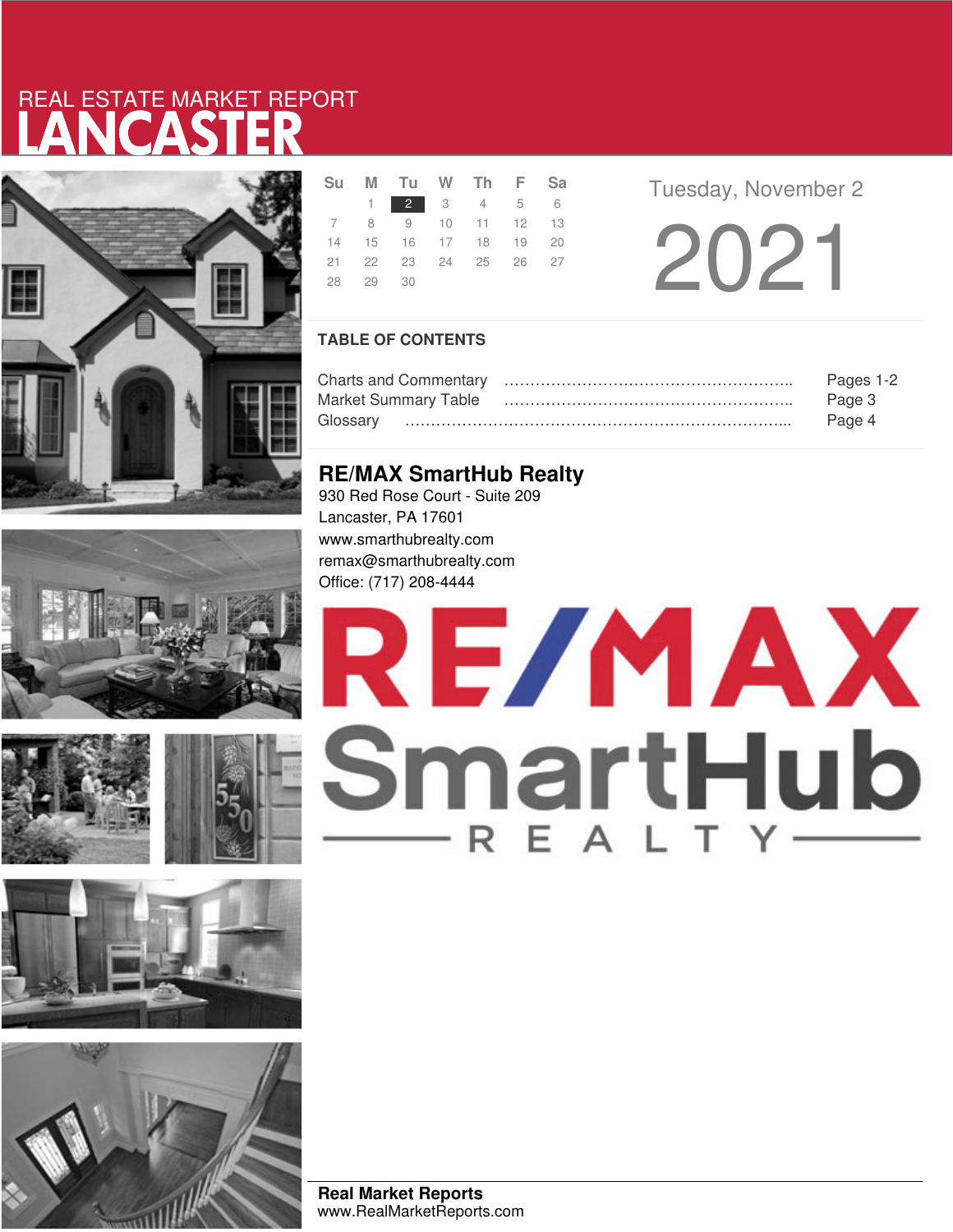

Tuesday, November 2, 2021

## RE/MAX SmartHub Realty remax@smarthubrealty.com

Office: (717) 208-4444

at the real estate market. Currently there are 789 sales pending in the market overall, leaving 448 listings still for sale. The resulting pending ratio is 63.8% (789 divided by 1,237). So you might be asking yourself, that's great... but what exactly does it mean? I'm glad you asked! *Let's take a look*

The pending ratio indicates the supply & demand of the market. Specifically, a high ratio means that listings are in demand and quickly going to contract. Alternatively, a low ratio means there are not enough qualified buyers for the existing supply.

**"Current inventory is described as very active."**

Taking a closer look, we notice that the \$250K - \$300K price range has a relatively large number of contracts pending sale.

We also notice that the \$200K - \$250K price range has a relatively large inventory of properties for sale at 57 listings. The average list price (or asking price) for all properties in this market is \$450,017.





A total of 3564 contracts have closed in the last 6 months with an average sold price of \$300,378. Breaking it down, we notice that the \$200K - \$250K price range contains the highest number of sold listings.

Alternatively, a total of 487 listings have failed to sell in that same period of time. Listings may fail to sell for many reasons such as being priced too high, having been inadequately marketed, the property was in poor condition, or perhaps the owner had second thoughts about selling at this particular time. The \$150K - \$200K price range has the highest number of off-market listings at 71 properties.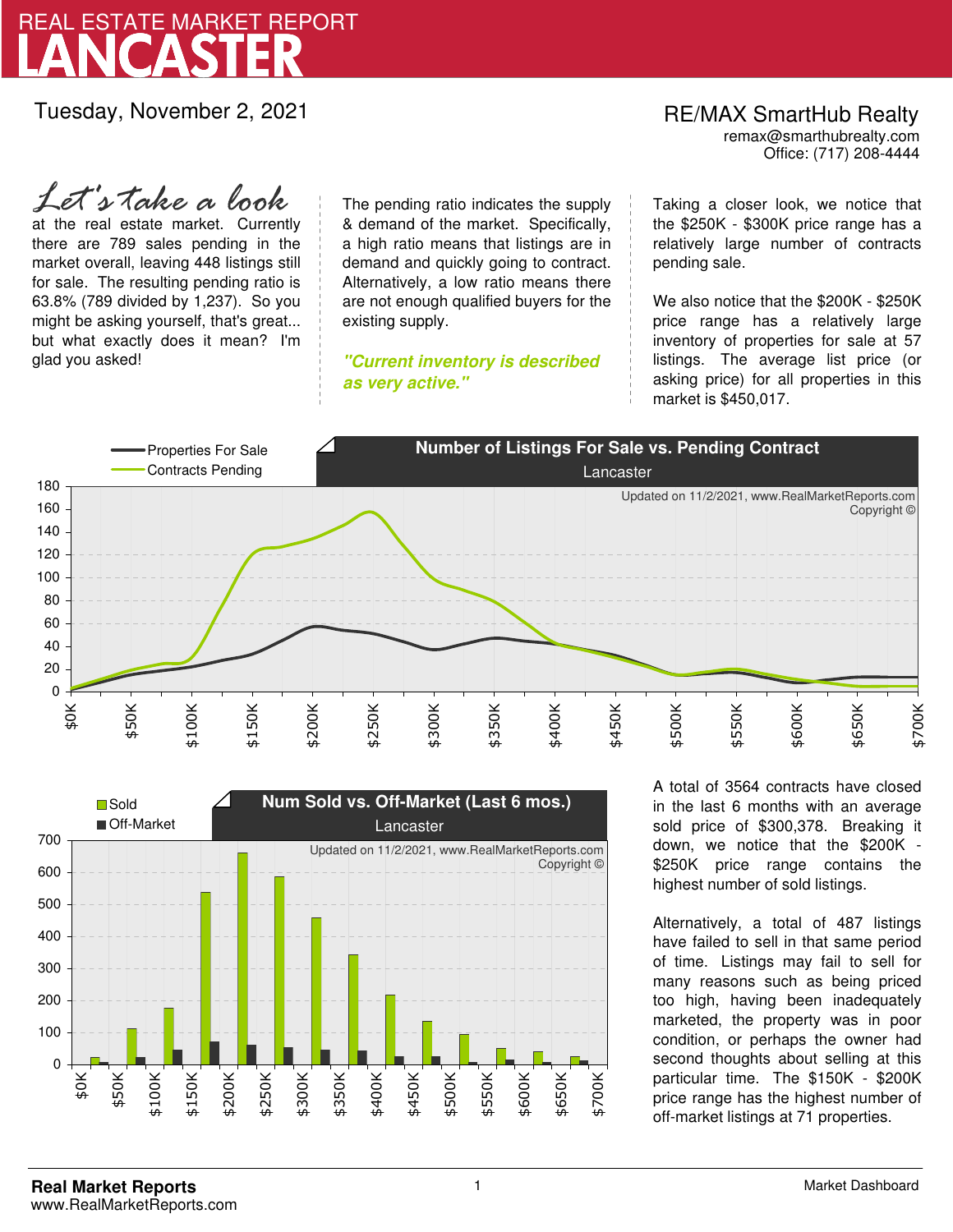# LANCASTER REAL ESTATE MARKET REPORT

Tuesday, November 2, 2021

## RE/MAX SmartHub Realty remax@smarthubrealty.com

Office: (717) 208-4444

Looking at the chart to the right, you might be wondering why average days on market (DOM) is important. This is a useful measurement because it can help us to determine whether we are in a buyer's market (indicated by high DOM), or a seller's market (indicated by low DOM). Active listings (properties for sale) have been on the market for an average of 133 days.

Analysis of sold properties for the last six months reveals an average sold price of \$300,378 and 17 days on market. Notice that properties in the \$200K - \$250K price range have sold quickest over the last six months.

The recent history of sales can be seen in the two charts below. The average sold price for the last 30 days was \$293,071 with an average DOM of 16 days.

Since the recent DOM is less than the average DOM for the last 6 months, it is a positive indicator for demand. It is always important to realize that real estate markets can fluctuate due to many factors, including shifting interest rates, the economy, or seasonal changes.



## **"The average list-to-sales ratio for this area is 101.6%."**

Ratios are simple ways to express the difference between two values such as list price and sold price. In our case, we typically use the list-to-sale ratio to determine the percentage of the final list price that the buyer ultimately paid. It is a very common method to help buyers decide how much to offer on a property.

Analysis of the absorption rate indicates an inventory of 0.8 months based on the last 6 months of sales. This estimate is often used to determine how long it would take to sell off the current inventory of properties if all conditions remained the same. It is significant to mention that this estimate does not take into consideration any additional properties that will come onto the market in the future.



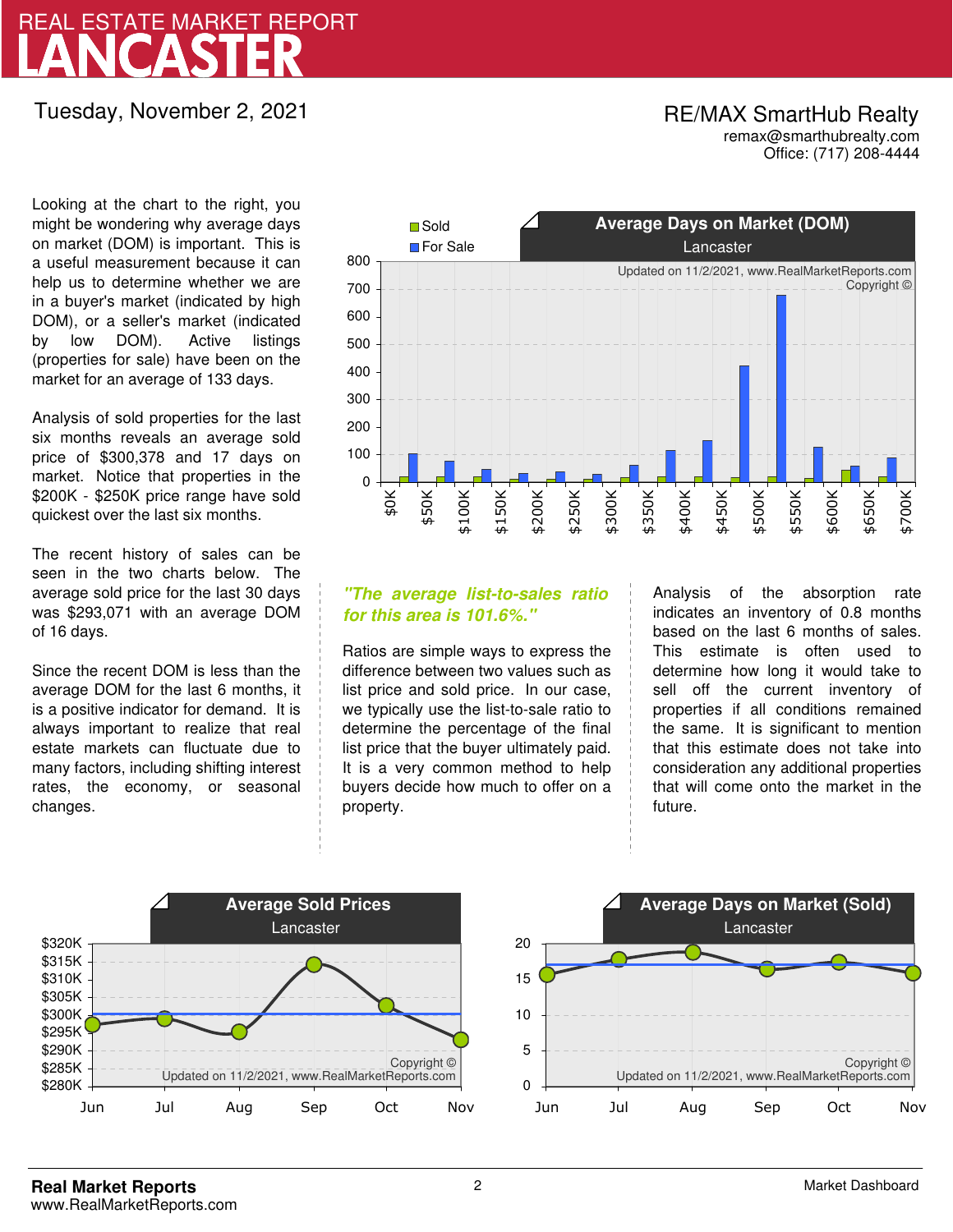# LANCASTER REAL ESTATE MARKET REPORT

Tuesday, November 2, 2021

## RE/MAX SmartHub Realty

Office: (717) 208-4444 remax@smarthubrealty.com

|                                    |                    | <b>Contracts Pending [2]</b> |            |                   |            | Off-Market in the Last 6 Months [3] |                |              |            |                   |                   | <b>Absorption Rate</b> |  |              |      |
|------------------------------------|--------------------|------------------------------|------------|-------------------|------------|-------------------------------------|----------------|--------------|------------|-------------------|-------------------|------------------------|--|--------------|------|
|                                    |                    | For Sale <sup>[1]</sup>      |            |                   |            | Sold in the Last 6 Months [4]       |                |              |            |                   |                   |                        |  |              |      |
|                                    | <b>Price Range</b> | Total                        | Avg        | Avg               | Total      | Pending                             | <b>Total</b>   | <b>Total</b> | Avg        | Avg Orig          | Avg               | Avg                    |  | List to      | Mos. |
| Min.                               | Max.               | <b>Num</b>                   | <b>DOM</b> | <b>List Price</b> | <b>Num</b> | Ratio                               | <b>Num</b>     | <b>Num</b>   | <b>DOM</b> | <b>List Price</b> | <b>List Price</b> | <b>Sold Price</b>      |  | <b>Sales</b> |      |
| \$0                                | \$49,999           | $\overline{2}$               | 103        | \$37,500          | 3          | 60.0%                               | $\overline{7}$ | 23           | 21         | \$32,497          | \$32,197          | \$31,322               |  | 97.3%        | 0.5  |
| \$50,000                           | \$99,999           | 15                           | 76         | \$79,860          | 19         | 55.9%                               | 23             | 113          | 21         | \$81,712          | \$80,395          | \$77,289               |  | 96.1%        | 0.8  |
| \$100,000                          | \$149,999          | 22                           | 47         | \$125,841         | 30         | 57.7%                               | 47             | 178          | 20         | \$135,756         | \$133,294         | \$129,352              |  | 97.0%        | 0.7  |
| \$150,000                          | \$199,999          | 33                           | 32         | \$174,760         | 120        | 78.4%                               | 71             | 539          | 12         | \$173,803         | \$175,213         | \$176,226              |  | 100.6%       | 0.4  |
| \$200,000                          | \$249,999          | 57                           | 37         | \$228,477         | 134        | 70.2%                               | 62             | 662          | 11         | \$217,100         | \$220,534         | \$223,351              |  | 101.3%       | 0.5  |
| \$250,000                          | \$299,999          | 51                           | 29         | \$276,801         | 157        | 75.5%                               | 55             | 587          | 12         | \$267,325         | \$267,352         | \$271,983              |  | 101.7%       | 0.5  |
| \$300,000                          | \$349,999          | 37                           | 63         | \$325,974         | 99         | 72.8%                               | 46             | 459          | 17         | \$305,565         | \$312,723         | \$320,654              |  | 102.5%       | 0.5  |
| \$350,000                          | \$399,999          | 47                           | 116        | \$376,700         | 79         | 62.7%                               | 43             | 344          | 22         | \$355,265         | \$361,452         | \$370,812              |  | 102.6%       | 0.8  |
| \$400,000                          | \$449,999          | 42                           | 153        | \$427,971         | 43         | 50.6%                               | 25             | 219          | 21         | \$402,468         | \$409,470         | \$421,244              |  | 102.9%       | 1.2  |
| \$450,000                          | \$499,999          | 32                           | 422        | \$477,144         | 30         | 48.4%                               | 25             | 136          | 19         | \$457,829         | \$463,441         | \$469,327              |  | 101.3%       | 1.4  |
| \$500,000                          | \$549,999          | 15                           | 680        | \$520,353         | 15         | 50.0%                               | $\overline{7}$ | 95           | 22         | \$501,777         | \$509,619         | \$519,809              |  | 102.0%       | 0.9  |
| \$550,000                          | \$599,999          | 17                           | 129        | \$571,527         | 20         | 54.1%                               | 16             | 52           | 16         | \$568,893         | \$571,611         | \$572,836              |  | 100.2%       | 2.0  |
| \$600,000                          | \$649,999          | 8                            | 58         | \$632,400         | 11         | 57.9%                               | $\overline{7}$ | 41           | 45         | \$612,937         | \$622,493         | \$621,683              |  | 99.9%        | 1.2  |
| \$650,000                          | \$699,999          | 13                           | 89         | \$683,577         | 5          | 27.8%                               | 12             | 27           | 21         | \$671,984         | \$670,192         | \$667,911              |  | 99.7%        | 2.9  |
| \$700,000                          | $+$                | 57                           | 192        | \$1,231,274       | 24         | 29.6%                               | 41             | 89           | 65         | \$888,215         | \$907,697         | \$921,992              |  | 101.6%       | 3.8  |
| <b>Market Summary &gt;&gt;&gt;</b> |                    | 448                          | 133        | \$450,017         | 789        | 63.8%                               | 487            | 3,564        | 17         | \$292,063         | \$295,747         | \$300,378              |  | 101.6%       | 0.8  |

Status = [1] ACT; [2] PND; [3] WTH, EXP, CNL; [4] CLS

CountyOrParish = Lancaster

PropertyType = Residential

1

Date Range = 05/04/2021 to 11/02/2021 Data believed to be accurate but not guaranteed.